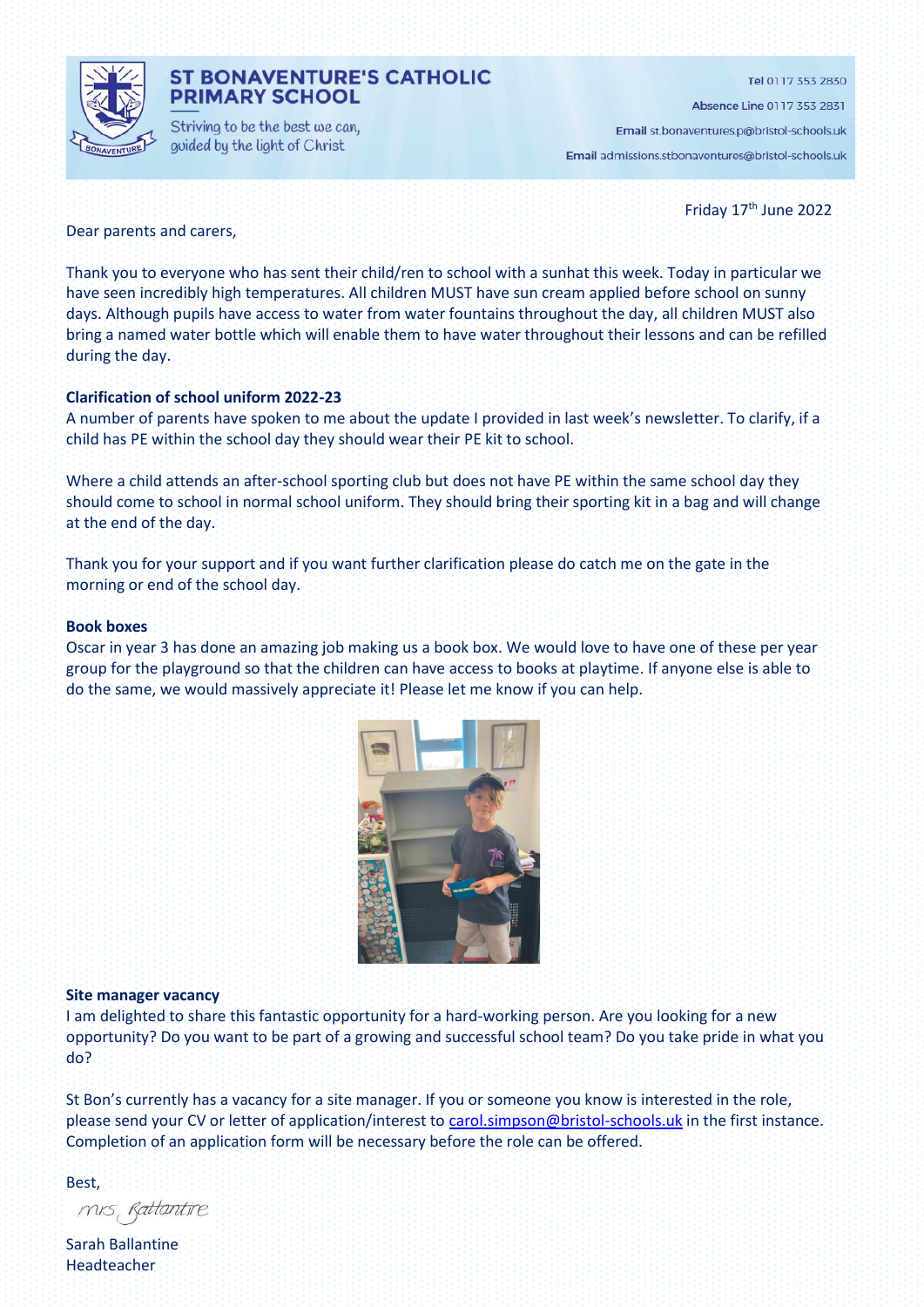# **Events from week commencing: Monday 20th June 2022 (MENU week 3)**

Monday 20<sup>th</sup> June: Year 6 return from PGL Sunday 26<sup>th</sup> June: Summer Fair at school!

# **Additional INSET day 2022-23**

Mrs Ballantine has now allocated the fourth INSET day for next year. This will be on Monday 31<sup>st</sup> October after the half term.

One more INSET day date will be announced before the end of the school year. These are also available on the school website here [http://www.st-bonaventures.bristol.sch.uk/web/term\\_dates\\_and\\_inset\\_days/262474](http://www.st-bonaventures.bristol.sch.uk/web/term_dates_and_inset_days/262474)

### **Drama – DVD orders**



DVD orders need to be in by Monday 20<sup>th</sup> June please. Order forms are available from the office.

# **Help needed for Health and Well-being Week 11th July - 14th July**

During Health and Well-being Week we will be running a lot of sporting and well-being activities for the whole school. We would appreciate any offers of help during this week.

We would also like to run a first aid course for the children, please can anyone offer their time/skills to help with this.

If you can help with either of these, please email the office with your availability/skills on offer.

# **Teachers v Parents / carers netball match**



To kick-start Health and Well-being Week, we are hoping to bring back the highly entertaining Teachers vs Parents/Carers Netball Match. We need more parents/carers to make a team, so if you'd like to join in the fun and show the children that taking part in sport is for anyone and everyone, please contact Mrs Evans in the School Office.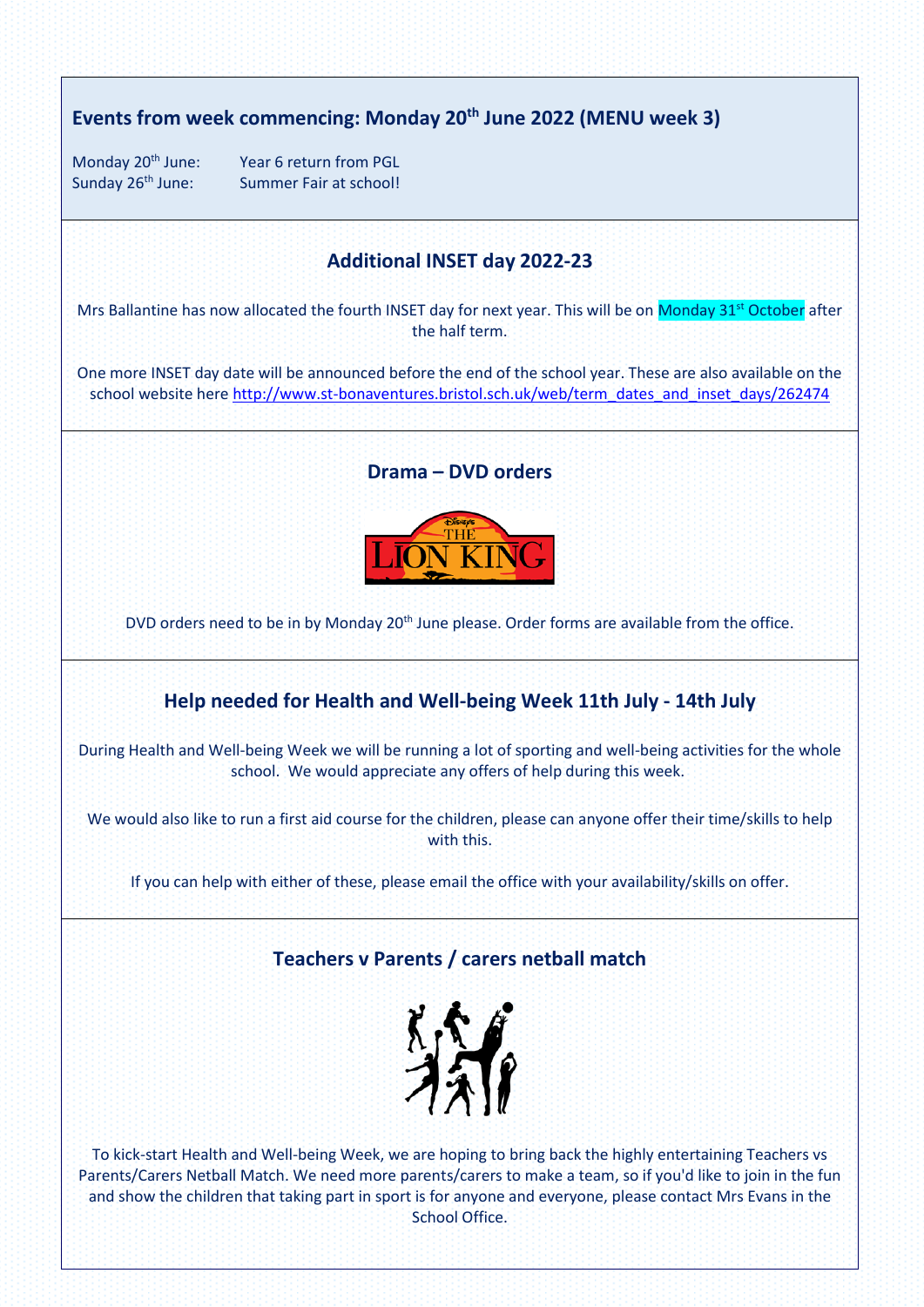The match will start after registration and finish around 9.30/9.45am. No experience is necessary and all are welcome, Dads included. Let's face it, certain members of staff are either unaware of the rules or flout them completely! Thanks in advance.

# **Clubs and sports at St Bon's**

## **Week of 20th June**

| <b>Premier Sport Football</b> | YES - all week                                          |
|-------------------------------|---------------------------------------------------------|
| <b>Netball</b>                | YES - Monday<br>YES-Tuesday                             |
| Gymnastics                    | YES - Tuesday KS2 (same group as Term 5)                |
| Running $club - 7.50am$       | YES - Wednesday morning - all welcome                   |
| Mr Morgan after school        | YES - Wednesday - Team Girls' Football, Team Basketball |
| <b>Cricket NEW</b>            | $YES - Thursday - Y4, 5 & 6$                            |
| Yoga                          | $YES - Friday - Y3 & 4$                                 |
| <b>Chess</b>                  | Yes - Friday Y5 & 6                                     |
| <b>Hockey</b>                 | Yes-Friday Y5 & 6                                       |

# **Week of 27th June**

| <b>Premier Sport Football</b> | $YES - all week$                                                   |
|-------------------------------|--------------------------------------------------------------------|
| <b>Netball</b>                | <b>YES - Monday</b><br>YES - Tuesday                               |
|                               |                                                                    |
| Gymnastics                    | YES - Tuesday KS2                                                  |
| Running club - 7.50am         | YES - Wednesday morning - all welcome                              |
| Mr Morgan after school        | YES - Wednesday - Team Girls' football, Basketball for all year 6s |
| Cricket                       | YES - Thursday - $Y4$ , 5 & 6                                      |
| Yoga                          | $YES - Friday - Y3 & 4$                                            |
| <b>Chess</b>                  | Yes-Friday Y5 & 6                                                  |
| Hockey                        | Yes-Friday Y5 & 6                                                  |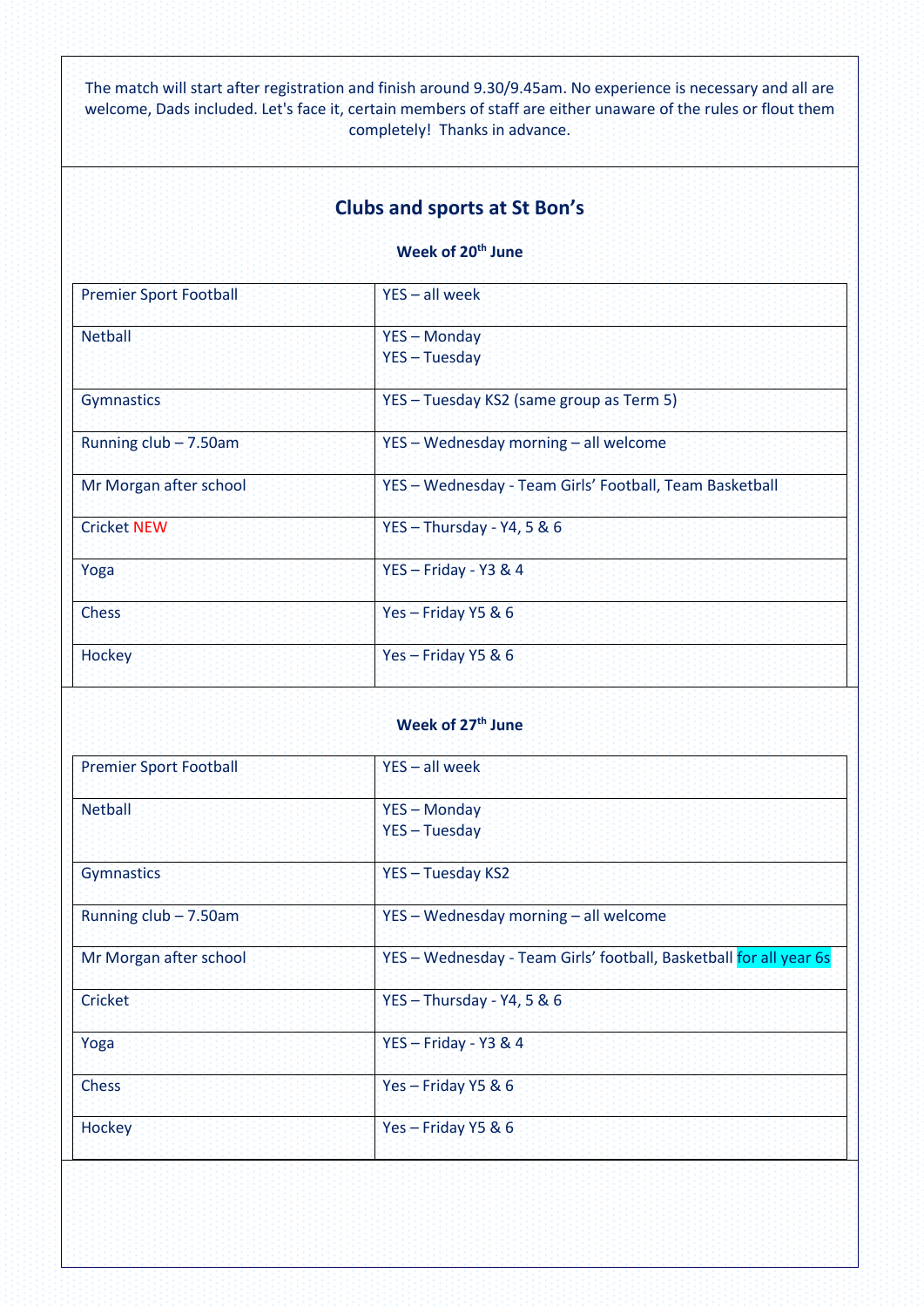# **Mr Davis's Run for H2O**

Thank you once again for your kind donations to Run for H2O. HOPE UK and the Run for H2O runners, including the pupils from St Bonaventure's Primary School, are grateful for your support.

As you might have heard, the 55km run along the Pembrokeshire coastal path took place last Saturday in stunning conditions. The up-and-down, incredibly long run started shortly after 6am at Whitesands Bay and finished mid-afternoon at Marloes with six very tired, but smiling runners. It was an amazing feat which

required great teamwork, lots of calories, phenomenal stamina and some good humour. Thank you to those that sent them short, encouraging videos that they could play along the journey to keep their motivation up!



With the amazing sum raised by St Bonaventure's Primary School, Run for H2O 2022 has now collectively raised over £14,250 for the upcoming water and sanitation project in Harbir, in rural Ethiopia! This will bring clean water access and all its benefits to more than 350 people. Thank you so much for your contribution to this lifechanging project. If you didn't get the chance to donate, you can do so [here.](https://www.stewardship.org.uk/pages/Run4H2O2022)

With over 35 years' experience, HOPE has evidence that clean water access changes everything! The Harbir community will benefit from improved health and time for pursuing school and economic activities.

HOPE will also provide basic business skills training to 200 women in the community and will facilitate the planting of 5,000 trees and the building of a local dam to protect lives and livelihoods in an area of the world that is living with the consequences of volatile weather.

Thank you again. Feel free to sign u[p here](https://www.hope-international.org.uk/receive-updates) to receive our e-newsletters &/or follow us on social media using the links below to see updates to the developments taking place in Harbir over the next 18 months.

# **Bike Marking sessions with local police**

Our local PCSO has let us know that there will be two bike marking events happening where you can get bikes security marked:

25th June - 10:00 – 14:00 - Redland Green Park

26<sup>th</sup> June - 10:00 - 14:00 - Sainsbury's, 2-4 Gloucester Road, BS7 8AE (near the Arches, not up near Boston Tea Party)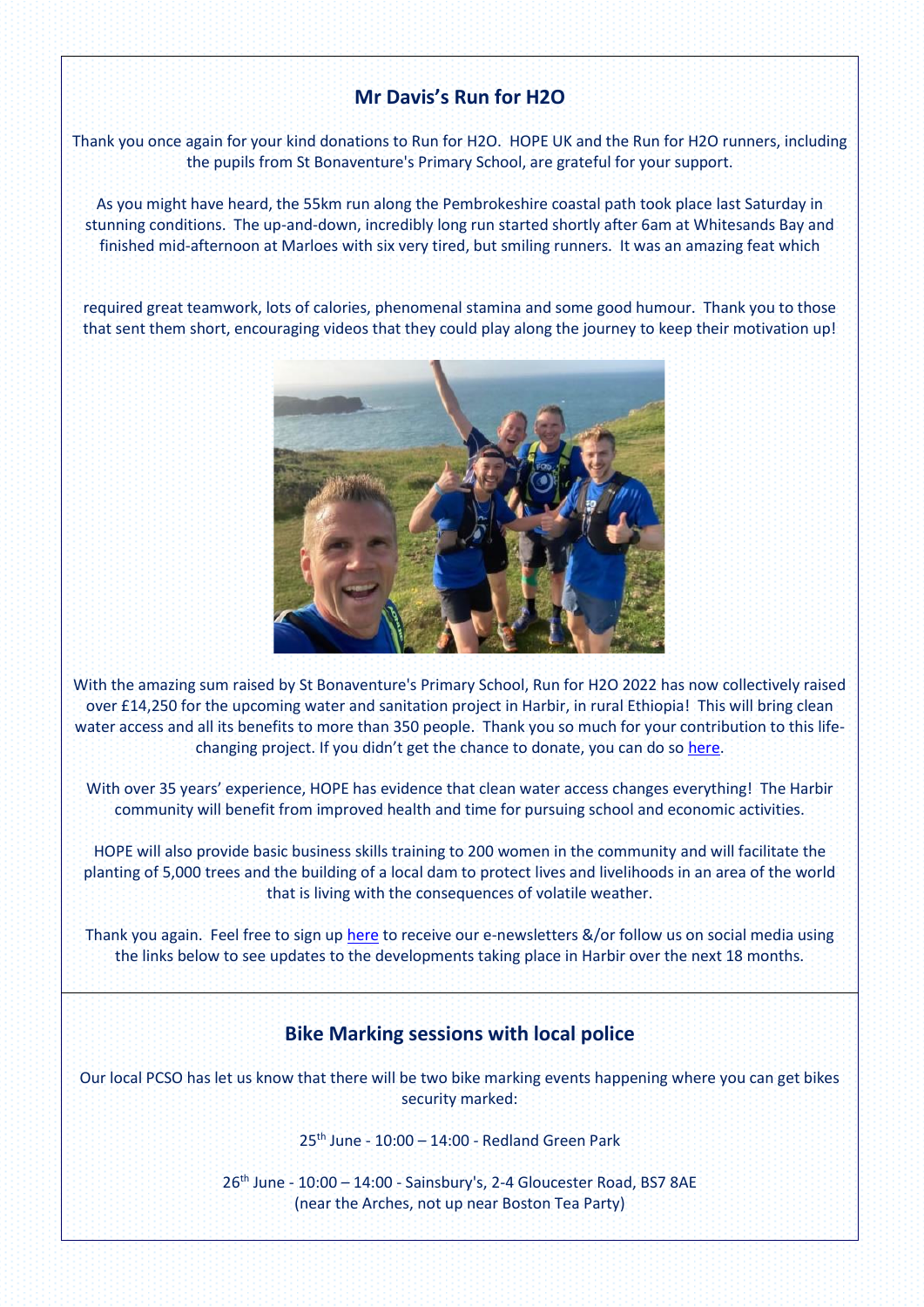

For the first time since 2019 we are bringing the summer fair to you on **Sunday 26th June from 2-5pm**

There will be food, drink, games, prizes, entertainment, a real fire engine, awesome lego displays and more! For more details of what will be on offer go to [www.stbonsptfa.com!](http://www.stbonsptfa.com/)

We will be using a token payment system again for the fair. Tokens are available to pre-order online now (Go to [www.stbonsptfa.com\)](http://www.stbonsptfa.com/) and buy the week before the fair at the school gates. They will also be available to buy at points around the fair.

With any event we need the school community to make it a success. We are therefore asking you for the following:

**1. Your time**

We need volunteers to run the stalls. Please give a short part of your afternoon to help your class stall.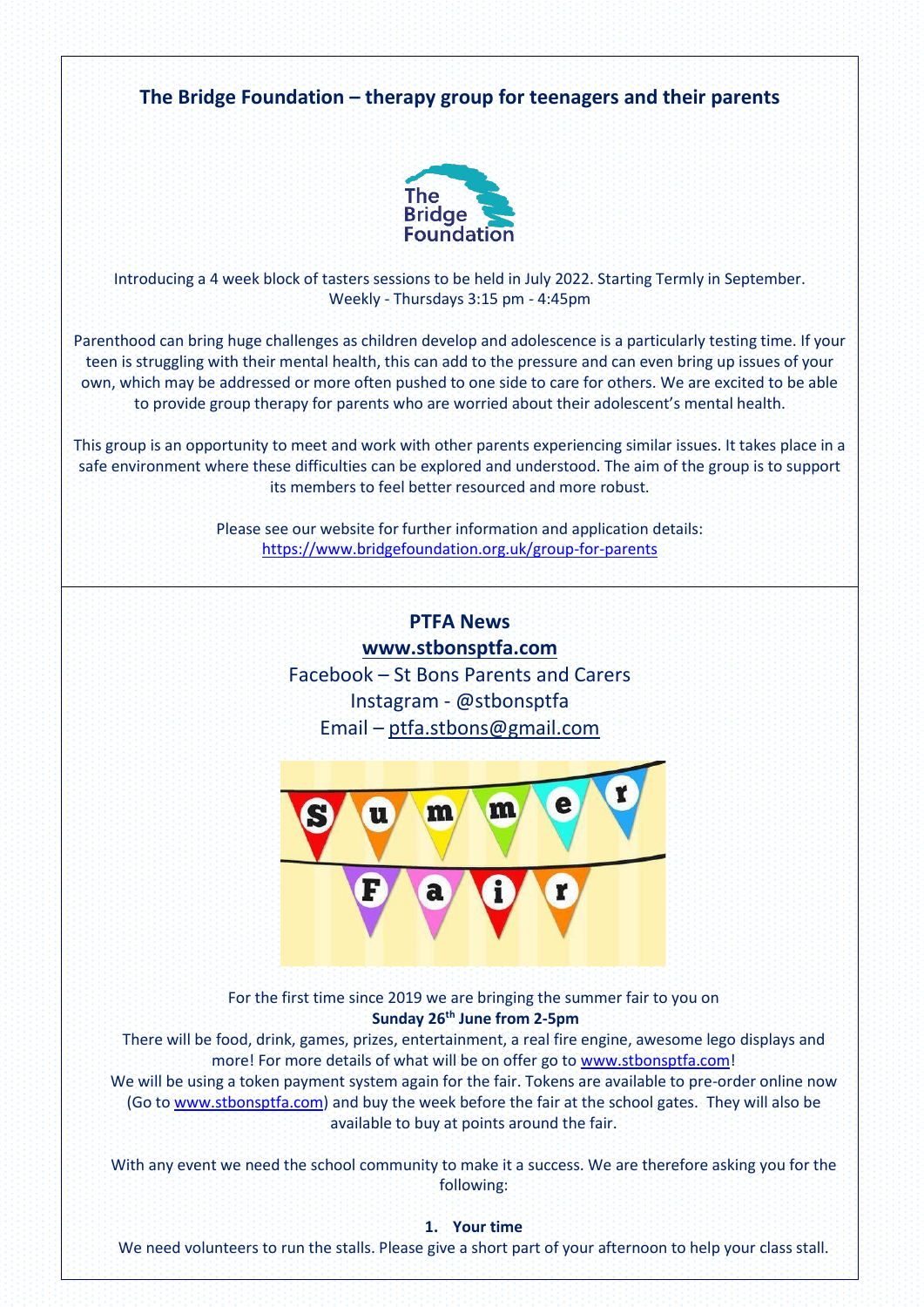# **2. Your donations Friday 24th June** will be our big collection day. We would be so grateful for donations on Fri 24<sup>th</sup> June of the following to make some of our most popular stalls happen: **Bottles** for the bottle stall

o Alcohol or non-alcoholic but it must be unopened, in date and something you would think ok to drink yourself!

• **Teddies** for the teddy tombola

- o Very good condition but unloved teddies that deserve a new home
	- o In a condition that you wouldn't mind your child winning
		- o Not more than one donation per child please

• **Tombola** prizes for the grown-ups tombola

- o We're in the process of securing some star prizes but we'd love every ticket to be a winner so we're looking for things like toiletries sets, craft sets, candles, novelty socks, notebooks and other stationary, new baseball caps or sports kit, nice snacks and any other items you have that you think could be a good tombola prize!
- **Cakes** (can also be brought on the day of the fair, by 2pm if you want to be in the Bake Off!) o Home baked delights for the café would be much appreciated.
	- o As simple or as fancy as you wish.

o For those of you who like a bit of competition, your efforts will be judged and there will be a **star bake awarded** by Joe's Bakery Head Baker!

o No nuts please.

• **Summer Hamper!**



o Thank you so much for donating items for your class hamper.

- o Raffle tickets will be coming home this week for you, your family and friends to buy. o They can be returned up to the office and to the fair up to the time of the draw.
	- o Extra tickets will be available at the office
	- o If you can't make the actual fair this is a great way to be able to support it.

# • **Sponsorship and prizes needed!**

- o Can you or do you know a company that could sponsor the bouncy castle or some burgers for the BBQ?
	- o Could you provide a prize or vouchers for the tombola?
	- o If so, please get in touch by any of the methods above!

# **3. To keep your fingers crossed for good weather!**

We look forward to seeing you at the fair and hope you all have a fantastic time.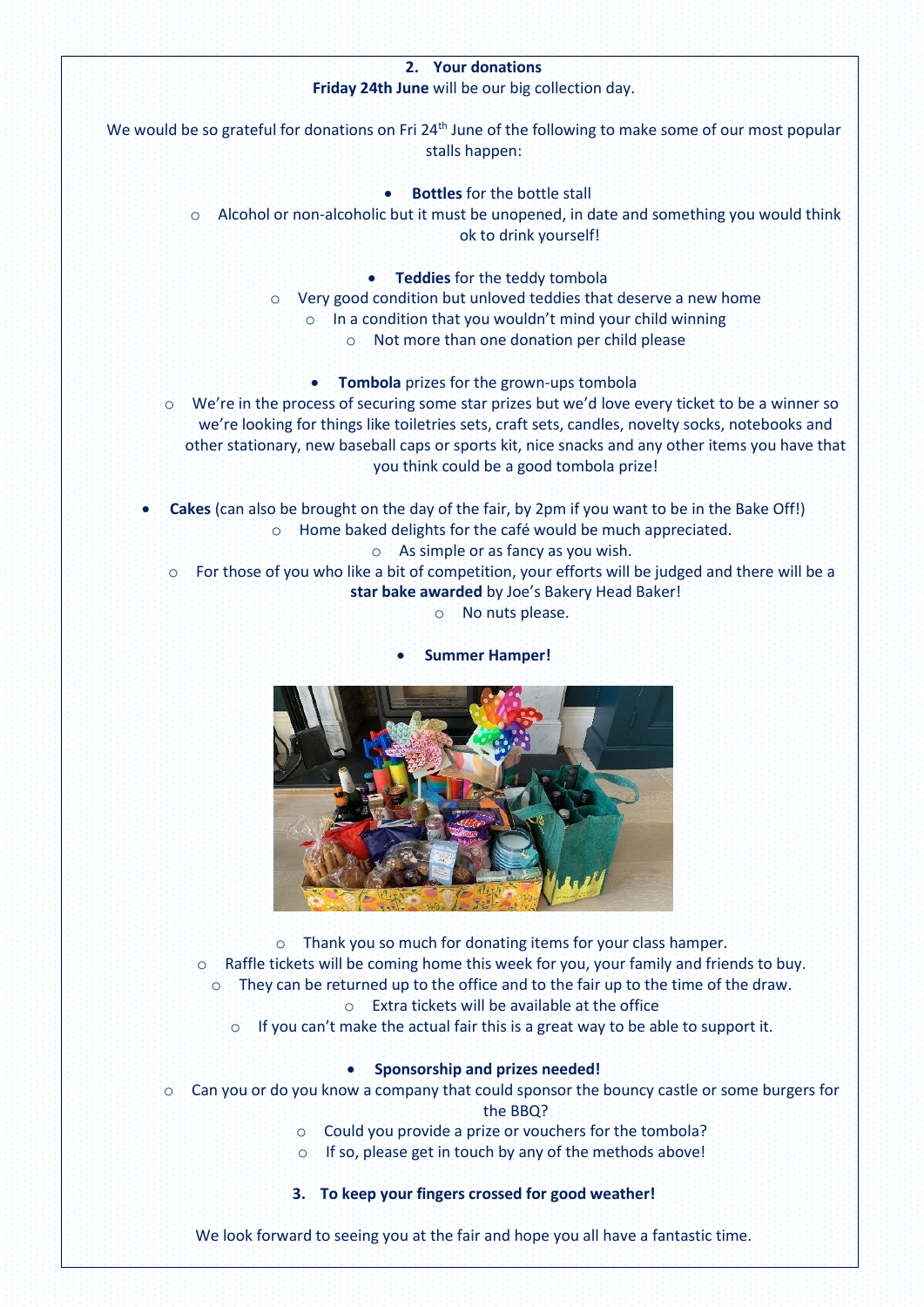### **Bag2School**

• Thank you all so much for your donations 360kg of textiles will now be put to good use elsewhere and we have raised £144 for the school.



# **COMMUNITY FOOD PANTRY UPDATE - UKRAINE UNIFORM APPEAL SPECIAL**

Our Community Food Pantry, where anyone can come along to the back of St Bonaventure's church to pick up food items they may need, is still being used very regularly. Your cash and food donations are so appreciated, and they're helping people get through this unnerving time of price rises.

We're also supplying over 100 items a week to AidBox Community (ABC), who are incredibly busy helping refugees arriving in Bristol from Ukraine and elsewhere in the world.

ABC would also like to say a big thank you to everyone who donated school uniform items. We had an incredible response to our appeal for school clothing and our fantastic volunteers are now sorting through all the donations - we'll keep you posted on our progress and let you know how much we were able to provide for children and young people in desperate need of school kit.

### **How can I help?**

Pasta (but not pasta sauce) Rice Tuna Cooking oil Instant coffee Corned beef Tea Sugar **Flour** Deodorant Shampoo Shower gel Shaving foam Washing up liquid Loo roll Tinned Fruit

## Please DO NOT donate:

Fresh food (we can't safely store it and it will go to waste) **Soups** Pasta sauces **Cereal Oats** Tinned meat meals Spaghetti hoops Baked beans **Beans**